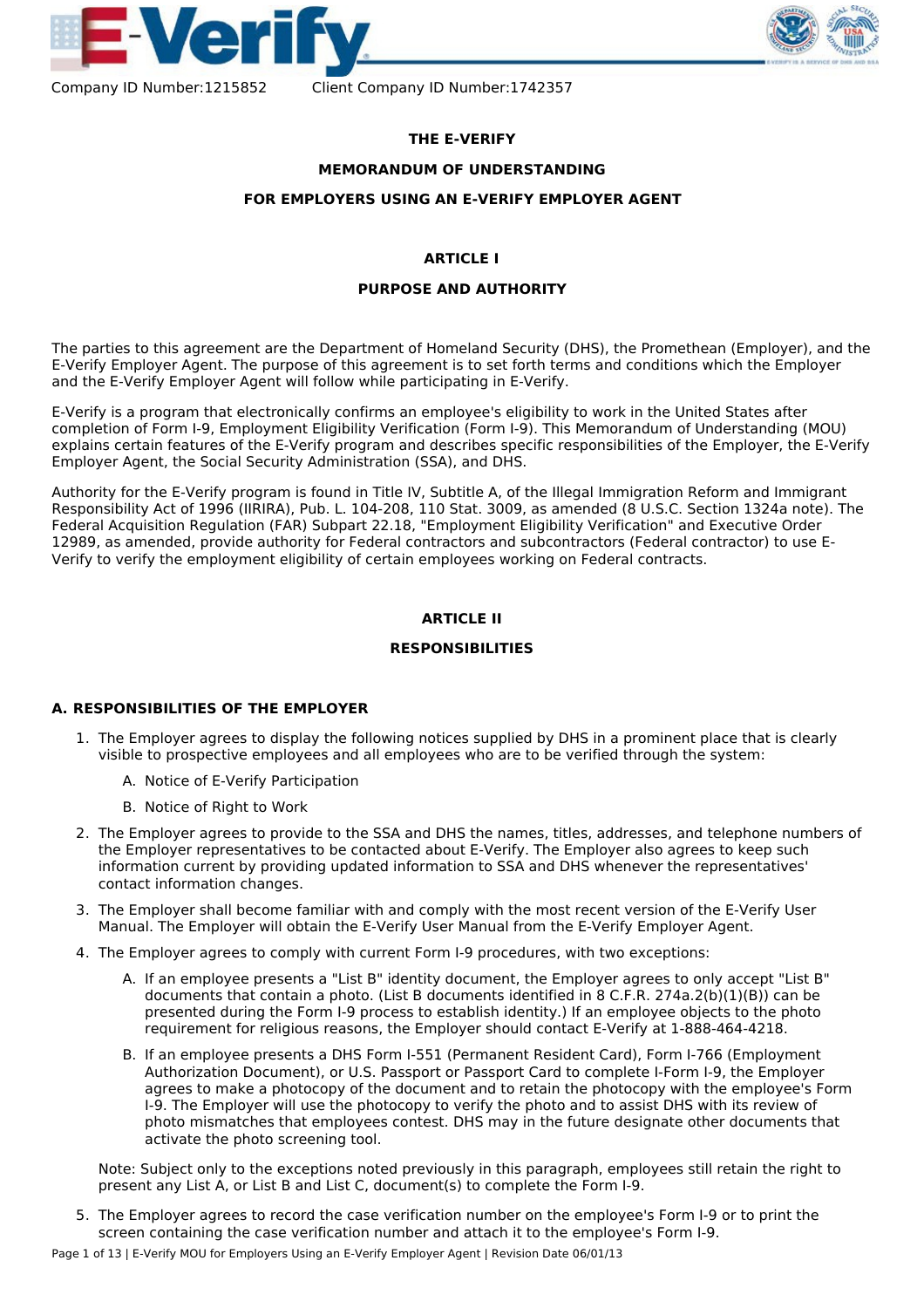



- 6. The Employer agrees that, although it participates in E-Verify, the Employer has a responsibility to complete, retain, and make available for inspection Forms I-9 that relate to its employees, or from other requirements of applicable regulations or laws, including the obligation to comply with the antidiscrimination requirements of section 274B of the INA with respect to Form I-9 procedures.
	- A. The following modified requirements are the only exceptions to an Employer's obligation to not employ unauthorized workers and comply with the anti-discrimination provision of the INA: (1) List B identity documents must have photos, as described in paragraph 5 above; (2) When an Employer confirms the identity and employment eligibility of newly hired employee using E-Verify procedures, the Employer establishes a rebuttable presumption that it has not violated section 274A(a)(1)(A) of the Immigration and Nationality Act (INA) with respect to the hiring of that employee; (3) If the Employer receives a final nonconfirmation for an employee, but continues to employ that person, the Employer must notify DHS and the Employer is subject to a civil money penalty between \$550 and \$1,100 for each failure to notify DHS of continued employment following a final nonconfirmation; (4) If the Employer continues to employ an employee after receiving a final nonconfirmation, then the Employer is subject to a rebuttable presumption that it has knowingly employed an unauthorized alien in violation of section 274A(a)(1)(A); and (5) no E-Verify participant is civilly or criminally liable under any law for any action taken in good faith based on information provided through the E-Verify.
	- B. DHS reserves the right to conduct Form I-9 compliance inspections, as well as any other enforcement or compliance activity authorized by law, including site visits, to ensure proper use of E-Verify.
- 7. The Employer is strictly prohibited from creating an E-Verify case before the employee has been hired, meaning that a firm offer of employment was extended and accepted and Form I-9 was completed. The Employer agrees to create an E-Verify case for new employees within three Employer business days after each employee has been hired (after both Sections 1 and 2 of Form I-9 have been completed), and to complete as many steps of the E-Verify process as are necessary according to the E-Verify User Manual. If E-Verify is temporarily unavailable, the three-day time period will be extended until it is again operational in order to accommodate the Employer's attempting, in good faith, to make inquiries during the period of unavailability.
- 8. The Employer agrees not to use E-Verify for pre-employment screening of job applicants, in support of any unlawful employment practice, or for any other use that this MOU or the E-Verify User Manual does not authorize.
- 9. The Employer must use E-Verify (through its E-Verify Employer Agent) for all new employees. The Employer will not verify selectively and will not verify employees hired before the effective date of this MOU. Employers who are Federal contractors may qualify for exceptions to this requirement as described in Article II.B of this MOU.
- 10. The Employer agrees to follow appropriate procedures (see Article III below) regarding tentative nonconfirmations. The Employer must promptly notify employees in private of the finding and provide them with the notice and letter containing information specific to the employee's E-Verify case. The Employer agrees to provide both the English and the translated notice and letter for employees with limited English proficiency to employees. The Employer agrees to provide written referral instructions to employees and instruct affected employees to bring the English copy of the letter to the SSA. The Employer must allow employees to contest the finding, and not take adverse action against employees if they choose to contest the finding, while their case is still pending. Further, when employees contest a tentative nonconfirmation based upon a photo mismatch, the Employer must take additional steps (see Article III.B below) to contact DHS with information necessary to resolve the challenge.
- 11. The Employer agrees not to take any adverse action against an employee based upon the employee's perceived employment eligibility status while SSA or DHS is processing the verification request unless the Employer obtains knowledge (as defined in 8 C.F.R. Section 274a.1(l)) that the employee is not work authorized. The Employer understands that an initial inability of the SSA or DHS automated verification system to verify work authorization, a tentative nonconfirmation, a case in continuance (indicating the need for additional time for the government to resolve a case), or the finding of a photo mismatch, does not establish, and should not be interpreted as, evidence that the employee is not work authorized. In any of such cases, the employee must be provided a full and fair opportunity to contest the finding, and if he or she does so, the employee may not be terminated or suffer any adverse employment consequences based upon the employee's perceived employment eligibility status (including denying, reducing, or extending work hours, delaying or preventing training, requiring an employee to work in poorer conditions, withholding pay, refusing to assign the employee to a Federal contract or other assignment, or otherwise assuming that he or she is unauthorized to work) until and unless secondary verification by SSA or DHS has been completed and a final nonconfirmation has been issued. If the employee does not choose to contest a tentative nonconfirmation or a photo mismatch or if a secondary verification is completed and a final nonconfirmation is issued, then the Employer can find the employee is not work authorized and terminate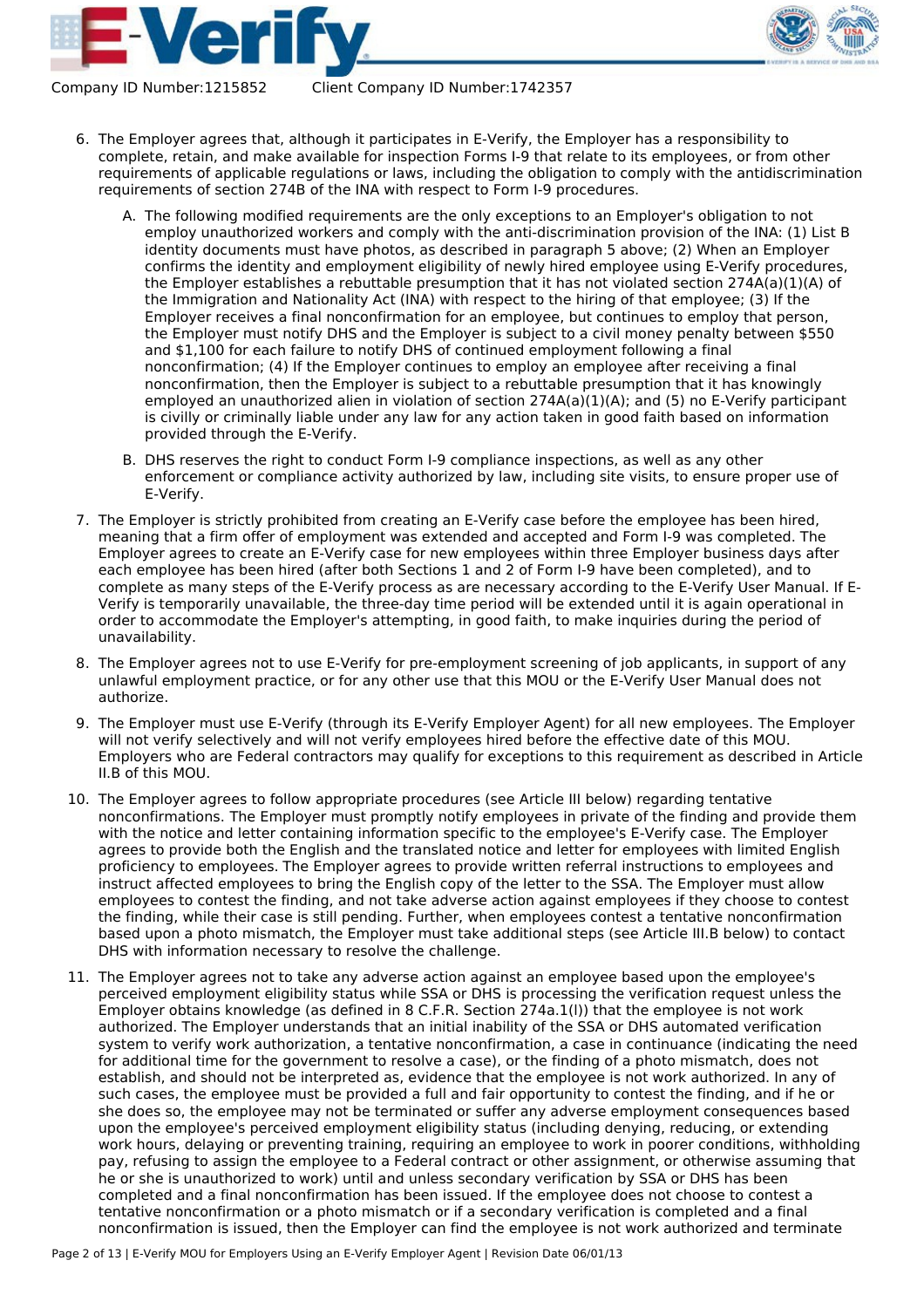



the employee's employment. Employers or employees with questions about a final nonconfirmation may call E-Verify at 1-888-464-4218 (customer service) or 1-888-897-7781 (worker hotline).

- 12. The Employer agrees to comply with Title VII of the Civil Rights Act of 1964 and section 274B of the INA as applicable by not discriminating unlawfully against any individual in hiring, firing, employment eligibility verification, or recruitment or referral practices because of his or her national origin or citizenship status, or by committing discriminatory documentary practices. The Employer understands that such illegal practices can include selective verification or use of E-Verify except as provided in part D below, or discharging or refusing to hire employees because they appear or sound "foreign" or have received tentative nonconfirmations. The Employer further understands that any violation of the immigration-related unfair employment practices provisions in section 274B of the INA could subject the Employer to civil penalties, back pay awards, and other sanctions, and violations of Title VII could subject the Employer to back pay awards, compensatory and punitive damages. Violations of either section 274B of the INA or Title VII may also lead to the termination of its participation in E-Verify. If the Employer has any questions relating to the anti-discrimination provision, it should contact OSC at 1-800-255-8155 or 1-800-237-2515 (TDD).
- 13. The Employer agrees that it will use the information it receives from E-Verify (through its E-Verify Employer Agent) only to confirm the employment eligibility of employees as authorized by this MOU. The Employer agrees that it will safeguard this information, and means of access to it (such as PINS and passwords), to ensure that it is not used for any other purpose and as necessary to protect its confidentiality, including ensuring that it is not disseminated to any person other than employees of the Employer who are authorized to perform the Employer's responsibilities under this MOU, except for such dissemination as may be authorized in advance by SSA or DHS for legitimate purposes.
- 14. The Employer agrees to notify DHS immediately in the event of a breach of personal information. Breaches are defined as loss of control or unauthorized access to E-Verify personal data. All suspected or confirmed breaches should be reported by calling 1-888-464-4218 or via email a E-Verify@uscis.dhs.gov. Please use "Privacy Incident - Password" in the subject line of your email when sending a breach report to E-Verify.
- 15. The Employer acknowledges that the information it receives through the E-Verify Employer Agent from SSA is governed by the Privacy Act (5 U.S.C. Section 552a(i)(1) and (3)) and the Social Security Act (42 U.S.C. 1306(a)). Any person who obtains this information under false pretenses or uses it for any purpose other than as provided for in this MOU may be subject to criminal penalties.
- 16. The Employer agrees to cooperate with DHS and SSA in their compliance monitoring and evaluation of E-Verify (whether directly or through their E-Verify Employer Agent), which includes permitting DHS, SSA, their contractors and other agents, upon reasonable notice, to review Forms I-9 and other employment records and to interview it and its employees regarding the Employer's use of E-Verify, and to respond in a prompt and accurate manner to DHS requests for information relating to their participation in E-Verify.
- 17. The Employer shall not make any false or unauthorized claims or references about its participation in E-Verify on its website, in advertising materials, or other media. The Employer shall not describe its services as federally-approved, federally-certified, or federally-recognized, or use language with a similar intent on its website or other materials provided to the public. Entering into this MOU does not mean that E-Verify endorses or authorizes your E-Verify services and any claim to that effect is false.
- 18. The Employer shall not state in its website or other public documents that any language used therein has been provided or approved by DHS, USCIS or the Verification Division, without first obtaining the prior written consent of DHS.
- 19. The Employer agrees that E-Verify trademarks and logos may be used only under license by DHS/USCIS (see M-795 ([Web](https://www.uscis.gov/sites/default/files/USCIS/Verification/E-Verify/everifytrademark.pdf))) and, other than pursuant to the specific terms of such license, may not be used in any manner that might imply that the Employer's services, products, websites, or publications are sponsored by, endorsed by, licensed by, or affiliated with DHS, USCIS, or E-Verify.
- 20. The Employer understands that if it uses E-Verify procedures for any purpose other than as authorized by this MOU, the Employer may be subject to appropriate legal action and termination of its participation in E-Verify according to this MOU.
- 21. The Employer agrees that it will notify its E-Verify Employer Agent immediately if it is awarded a federal contract with the FAR clause. Your E-Verify Employer Agent needs this information so that it can update your company's E-Verify profile within 30 days of the contract award date.

### **B. RESPONSIBILITIES OF E-VERIFY EMPLOYER AGENT**

- 1. The E-Verify Employer Agent agrees to provide to the SSA and DHS the names, titles, addresses, and telephone numbers of the E-Verify Employer Agent representatives who will be accessing information under E-Verify and shall update them as needed to keep them current.
- 2. The E-Verify Employer Agent agrees to become familiar with and comply with the E-Verify User Manual and provide a copy of the most current version of the E-Verify User Manual to the Employer so that the Employer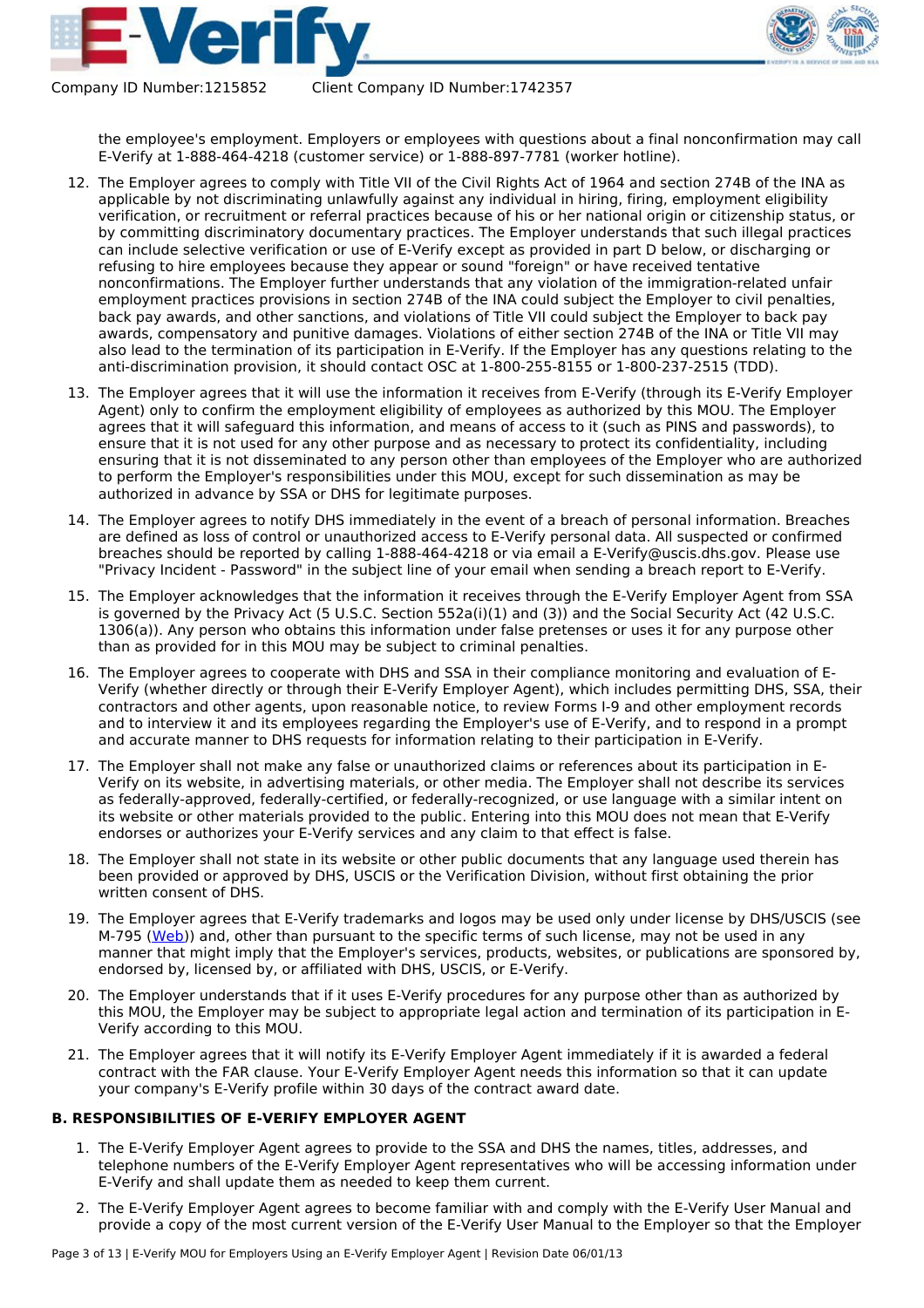



can become familiar with and comply with E-Verify policy and procedures. The E-Verify Employer Agent agrees to obtain a revised E-Verify User Manual as it becomes available and to provide a copy of the revised version to the Employer no later than 30 days after the manual becomes available.

- 3. The E-Verify Employer Agent agrees that any person accessing E-Verify on its behalf is trained on the most recent E-Verify policy and procedures.
- 4. The E-Verify Employer Agent agrees that any E-Verify Employer Agent Representative who will perform employment verification cases will complete the E-Verify Tutorial before that individual initiates any cases.
	- A. The E-Verify Employer Agent agrees that all E-Verify Employer Agent representatives will take the refresher tutorials initiated by the E-Verify program as a condition of continued use of E-Verify, including any tutorials for Federal contractors, if any of the Employers represented by the E-Verify Employer Agent is a Federal contractor.
	- B. Failure to complete a refresher tutorial will prevent the E-Verify Employer Agent and Employer from continued use of E-Verify.
- 5. The E-Verify Employer Agent agrees to grant E-Verify access only to current employees who need E-Verify access. The E-Verify Employer Agent must promptly terminate an employee's E-Verify access if the employee is separated from the company or no longer needs access to E-Verify.
- 6. The E-Verify Employer Agent agrees to obtain the necessary equipment to use E- Verify as required by the E-Verify rules and regulations as modified from time to time.
- 7. The E-Verify Employer Agent agrees to, consistent with applicable laws, regulations, and policies, commit sufficient personnel and resources to meet the requirements of this MOU.
- 8. The E-Verify Employer Agent agrees to provide its clients with training on E-Verify processes, policies, and procedures. The E-Verify Employer Agent also agrees to provide its clients with ongoing E-Verify training as needed. E-Verify is not responsible for providing training to clients of E-Verify Employer Agents.
- 9. The E-Verify Employer Agent agrees to provide the Employer with the notices described in Article II.B.1 below.
- 10. The E-Verify Employer Agent agrees to create E-Verify cases for the Employer it represents in accordance with the E-Verify Manual, the E-Verify Web-Based Tutorial and all other published E-Verify rules and procedures. The E-Verify Employer Agent will create E-Verify cases using information provided by the Employer and will immediately communicate the response back to the Employer. If E-Verify is temporarily unavailable, the three-day time period will be extended until it is again operational in order to accommodate the E-Verify Employer Agent's attempting, in good faith, to make inquiries on behalf of the Employer during the period of unavailability
- 11. When the E-Verify Employer Agent receives notice from a client company that it has received a contract with the FAR clause, then the E-Verify Employer Agent must update the company's E-Verify profile within 30 days of the contract award date.
- 12. If data is transmitted between the E-Verify Employer Agent and its client, then the E-Verify Employer Agent agrees to protect personally identifiable information during transmission to and from the E-Verify Employer Agent.
- 13. The E-Verify Employer Agent agrees to notify DHS immediately in the event of a breach of personal information. Breaches are defined as loss of control or unauthorized access to E-Verify personal data. All suspected or confirmed breaches should be reported by calling 1-888-464-4218 or via email at E-Verify@uscis.dhs.gov. Please use "Privacy Incident - Password" in the subject line of your email when sending a breach report to E-Verify.
- 14. The E-Verify Employer Agent agrees to fully cooperate with DHS and SSA in their compliance monitoring and evaluation of E-Verify, including permitting DHS, SSA, their contractors and other agents, upon reasonable notice, to review Forms I-9, employment records, and all records pertaining to the E-Verify Employer Agent's use of E-Verify, and to interview it and its employees regarding the use of E-Verify, and to respond in a timely and accurate manner to DHS requests for information relating to their participation in E-Verify.
- 15. The E-Verify Employer Agent shall not make any false or unauthorized claims or references about its participation in E-Verify on its website, in advertising materials, or other media. The E-Verify Employer Agent shall not describe its services as federally-approved, federally-certified, or federally-recognized, or use language with a similar intent on its website or other materials provided to the public. Entering into this MOU does not mean that E-Verify endorses or authorizes your E-Verify Employer Agent services and any claim to that effect is false.
- 16. The E-Verify Employer Agent shall not state in its website or other public documents that any language used therein has been provided or approved by DHS, USCIS or the Verification Division, without first obtaining the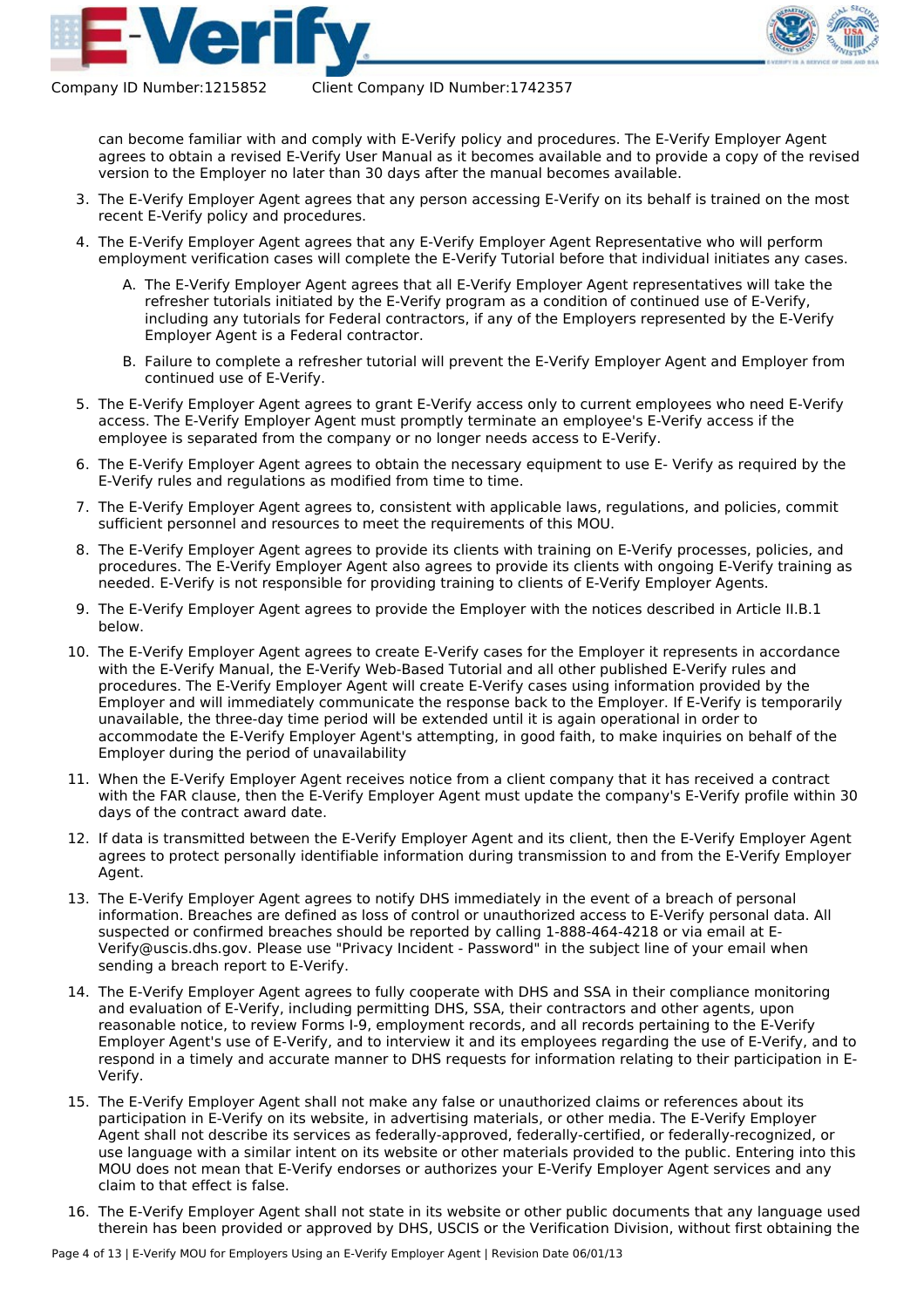



prior written consent of DHS.

- 17. The E-Verify Employer Agent agrees that E-Verify trademarks and logos may be used only under license by DHS/USCIS (see ) and, other than pursuant to the specific terms of such license, may not be used in any manner that might imply that the E-Verify Employer Agent's services, products, websites, or publications are sponsored by, endorsed by, licensed by, or affiliated with DHS, USCIS, or E-Verify.
- 18. The E-Verify Employer Agent understands that if it uses E-Verify procedures for any purpose other than as authorized by this MOU, the E-Verify Employer Agent may be subject to appropriate legal action and termination of its participation in E-Verify according to this MOU.

## **C. RESPONSIBILITIES OF FEDERAL CONTRACTORS**

The E-Verify Employer Agent shall ensure that the E-Verify Employer Agent and the Employers represented by the E-Verify Employer Agent carry out the following responsibilities if the Employer is a Federal contractor or becomes a federal contractor. The E-Verify Employer Agent should instruct the client to keep the E-Verify Employer Agent informed about any changes or updates related to federal contracts. It is the E-Verify Employer Agent's responsibility to ensure that its clients are in compliance with all E-Verify policies and procedures.

- 1. If the Employer is a Federal contractor with the FAR E-Verify clause subject to the employment verification terms in Subpart 22.18 of the FAR, it will become familiar with and comply with the most current version of the E-Verify User Manual for Federal Contractors as well as the E-Verify Supplemental Guide for Federal Contractors.
- 2. In addition to the responsibilities of every employer outlined in this MOU, the Employer understands that if it is a Federal contractor subject to the employment verification terms in Subpart 22.18 of the FAR it must verify the employment eligibility of any "employee assigned to the contract" (as defined in FAR 22.1801). Once an employee has been verified through E-Verify by the Employer, the Employer may not reverify the employee through E-Verify.
	- A. An Employer that is not enrolled in E-Verify as a Federal contractor at the time of a contract award must enroll as a Federal contractor in the E-Verify program within 30 calendar days of contract award and, within 90 days of enrollment, begin to verify employment eligibility of new hires using E-Verify. The Employer must verify those employees who are working in the United States, whether or not they are assigned to the contract. Once the Employer begins verifying new hires, such verification of new hires must be initiated within three business days after the hire date. Once enrolled in E-Verify as a Federal contractor, the Employer must begin verification of employees assigned to the contract within 90 calendar days after the date of enrollment or within 30 days of an employee's assignment to the contract, whichever date is later.
	- B. Employers enrolled in E-Verify as a Federal contractor for 90 days or more at the time of a contract award must use E-Verify to begin verification of employment eligibility for new hires of the Employer who are working in the United States, whether or not assigned to the contract, within three business days after the date of hire. If the Employer is enrolled in E-Verify as a Federal contractor for 90 calendar days or less at the time of contract award, the Employer must, within 90 days of enrollment, begin to use E-Verify to initiate verification of new hires of the contractor who are working in the United States, whether or not assigned to the contract. Such verification of new hires must be initiated within three business days after the date of hire. An Employer enrolled as a Federal contractor in E-Verify must begin verification of each employee assigned to the contract within 90 calendar days after date of contract award or within 30 days after assignment to the contract, whichever is later.
	- C. Federal contractors that are institutions of higher education (as defined at 20 U.S.C. 1001(a)), state or local governments, governments of Federally recognized Indian tribes, or sureties performing under a takeover agreement entered into with a Federal agency under a performance bond may choose to only verify new and existing employees assigned to the Federal contract. Such Federal contractors may, however, elect to verify all new hires, and/or all existing employees hired after November 6, 1986. Employers in this category must begin verification of employees assigned to the contract within 90 calendar days after the date of enrollment or within 30 days of an employee's assignment to the contract, whichever date is later.
	- D. Upon enrollment, Employers who are Federal contractors may elect to verify employment eligibility of all existing employees working in the United States who were hired after November 6, 1986, instead of verifying only those employees assigned to a covered Federal contract. After enrollment, Employers must elect to verify existing staff following DHS procedures and begin E-Verify verification of all existing employees within 180 days after the election.
	- E. The Employer may use a previously completed Form I-9 as the basis for creating anE-Verify case for an employee assigned to a contract as long as:

i. That Form I-9 is complete (including the SSN) and complies with Article II.A.6, Page 5 of 13 | E-Verify MOU for Employers Using an E-Verify Employer Agent | Revision Date 06/01/13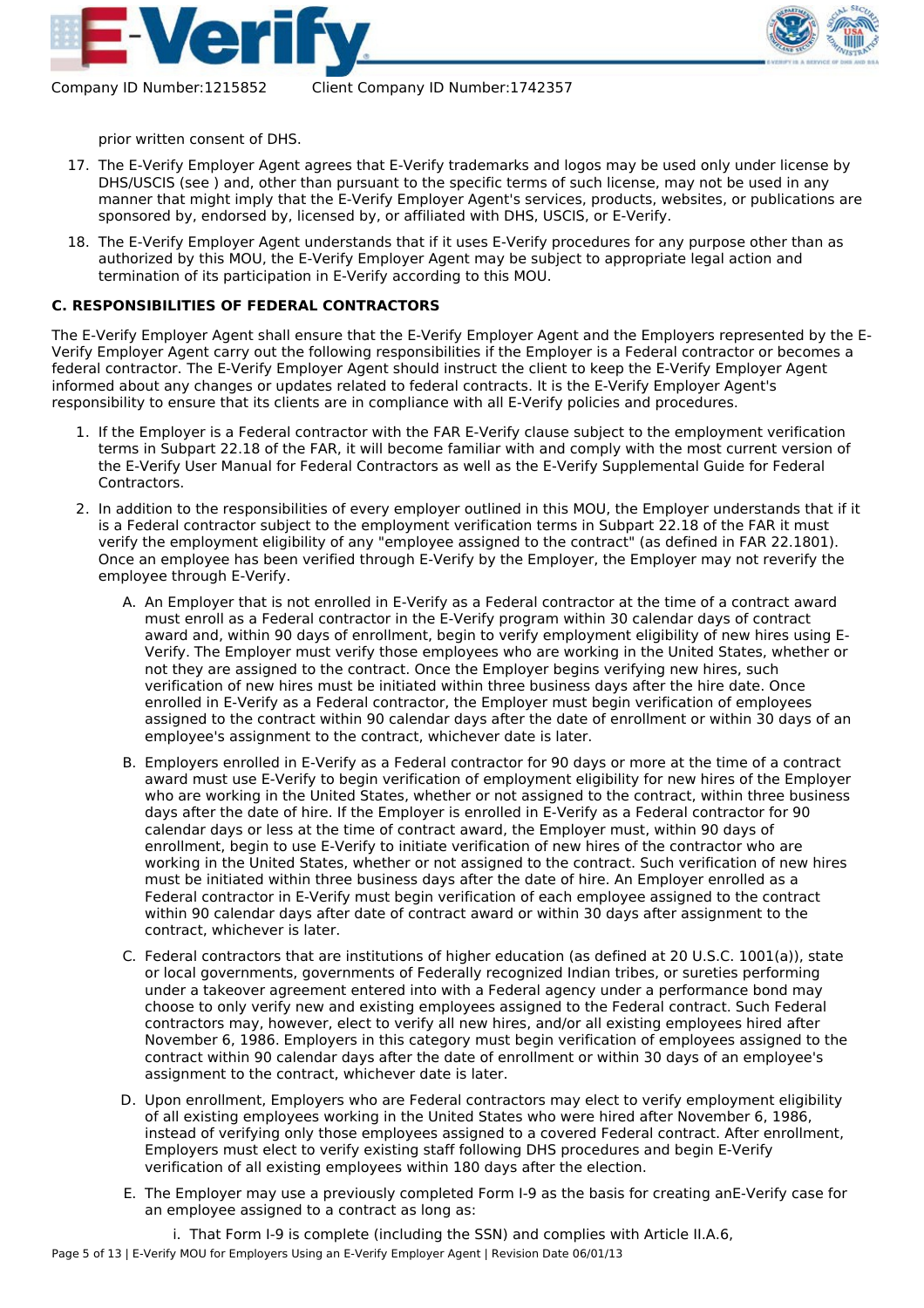



- ii. The employee's work authorization has not expired, and
- iii. The Employer has reviewed the information reflected in the Form I-9 either in person or in communications with the employee to ensure that the employee's Section 1, Form I-9 attestation has not changed (including, but not limited to, a lawful permanent resident alien having become a naturalized U.S. citizen).
- F. The Employer shall complete a new Form I-9 consistent with Article II.A.6 or update the previous Form I-9 to provide the necessary information if:
	- i. The Employer cannot determine that Form I-9 complies with Article II.A.6,
	- ii. The employee's basis for work authorization as attested in Section 1 has expired or changed, or
	- iii. The Form I-9 contains no SSN or is otherwise incomplete.

Note: If Section 1 of Form I-9 is otherwise valid and up-to-date and the form otherwise complies with Article II.C.5, but reflects documentation (such as a U.S. passport or Form I-551) that expired after completing Form I-9, the Employer shall not require the production of additional documentation, or use the photo screening tool described in Article II.A.5, subject to any additional or superseding instructions that may be provided on this subject in the E-Verify User Manual.

- G. The Employer agrees not to require a second verification using E-Verify of any assigned employee who has previously been verified as a newly hired employee under this MOU or to authorize verification of any existing employee by any Employer that is not a Federal contractor based on this Article.
- 3. The Employer understands that if it is a Federal contractor, its compliance with this MOU is a performance requirement under the terms of the Federal contract or subcontract, and the Employer consents to the release of information relating to compliance with its verification responsibilities under this MOU to contracting officers or other officials authorized to review the Employer's compliance with Federal contracting requirements.

### **D. RESPONSIBILITIES OF SSA**

- 1. SSA agrees to allow DHS to compare data provided by the Employer (through the E-Verify Employer Agent) against SSA's database. SSA sends DHS confirmation that the data sent either matches or does not match the information in SSA's database.
- 2. SSA agrees to safeguard the information the Employer provides (through the E-Verify Employer Agent) through E-Verify procedures. SSA also agrees to limit access to such information, as is appropriate by law, to individuals responsible for the verification of Social Security numbers or responsible for evaluation of E-Verify or such other persons or entities who may be authorized by SSA as governed by the Privacy Act (5 U.S.C. Section 552a), the Social Security Act (42 U.S.C. 1306(a)), and SSA regulations (20 CFR Part 401).
- 3. SSA agrees to provide case results from its database within three Federal Government work days of the initial inquiry. E-Verify provides the information to the E-Verify Employer Agent.
- 4. SSA agrees to update SSA records as necessary if the employee who contests the SSA tentative nonconfirmation visits an SSA field office and provides the required evidence. If the employee visits an SSA field office within the eight Federal Government work days from the date of referral to SSA, SSA agrees to update SSA records, if appropriate, within the eight-day period unless SSA determines that more than eight days may be necessary. In such cases, SSA will provide additional instructions to the employee. If the employee does not visit SSA in the time allowed, E-Verify may provide a final nonconfirmation to the E-Verify Employer Agent.

Note: If an Employer experiences technical problems, or has a policy question, the employer should contact E-Verify at 1-888-464-4218.

## **E. RESPONSIBILITIES OF DHS**

- 1. DHS agrees to provide the Employer with selected data from DHS databases to enable the Employer (through the E-Verify Employer Agent) to conduct, to the extent authorized by this MOU:
	- A. Automated verification checks on alien employees by electronic means, and
	- B. Photo verification checks (when available) on employees.
- 2. DHS agrees to assist the E-Verify Employer Agent with operational problems associated with its participation in E-Verify. DHS agrees to provide the E-Verify Employer Agent names, titles, addresses, and telephone numbers of DHS representatives to be contacted during the E-Verify process.

3. DHS agrees to provide to the E-Verify Employer Agent with access to E-Verify training materials as well as Page 6 of 13 | E-Verify MOU for Employers Using an E-Verify Employer Agent | Revision Date 06/01/13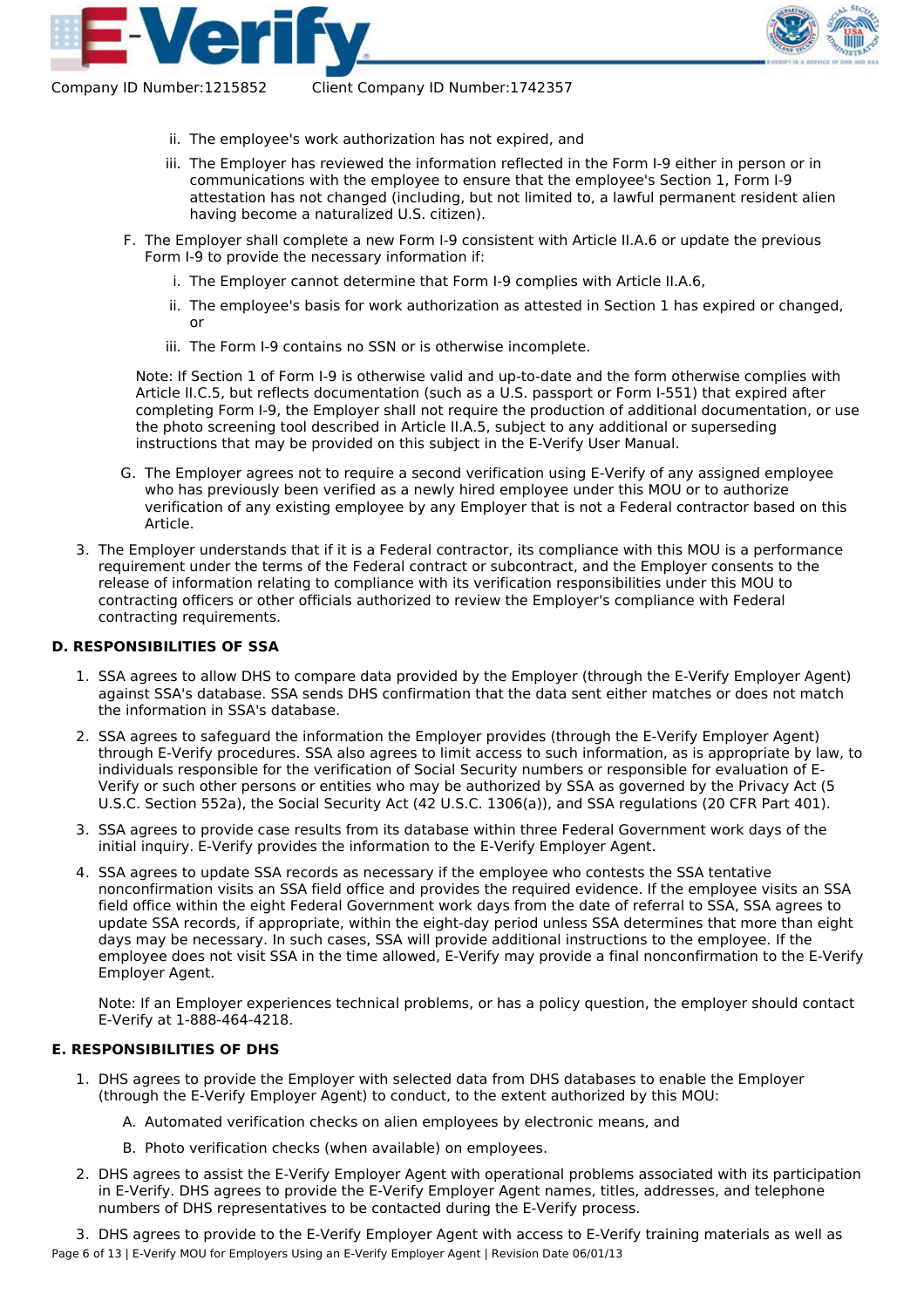



an E-Verify User Manual that contain instructions on E-Verify policies, procedures, and requirements for both SSA and DHS, including restrictions on the use of E-Verify.

- 4. DHS agrees to train E-Verify Employer Agents on all important changes made to E-Verify through the use of mandatory refresher tutorials and updates to the E-Verify User Manual. Even without changes to E-Verify, DHS reserves the right to require E-Verify Employer Agents to take mandatory refresher tutorials.
- 5. DHS agrees to provide to the Employer (through the E-Verify Employer Agent) a notice, which indicates the Employer's participation in E-Verify. DHS also agrees to provide to the Employer anti-discrimination notices issued by the Office of Special Counsel for Immigration-Related Unfair Employment Practices (OSC), Civil Rights Division, U.S. Department of Justice.
- 6. DHS agrees to issue each of the E-Verify Employer Agent's E-Verify users a unique user identification number and password that permits them to log in to E-Verify.
- 7. HS agrees to safeguard the information the Employer provides (through the E-Verify Employer Agent), and to limit access to such information to individuals responsible for the verification process, for evaluation of E-Verify, or to such other persons or entities as may be authorized by applicable law. Information will be used only to verify the accuracy of Social Security numbers and employment eligibility, to enforce the INA and Federal criminal laws, and to administer Federal contracting requirements.
- 8. DHS agrees to provide a means of automated verification that provides (in conjunction with SSA verification procedures) confirmation or tentative nonconfirmation of employees' employment eligibility within three Federal Government work days of the initial inquiry.
- 9. DHS agrees to provide a means of secondary verification (including updating DHS records) for employees who contest DHS tentative nonconfirmations and photo mismatch tentative nonconfirmations. This provides final confirmation or nonconfirmation of the employees' employment eligibility within 10 Federal Government work days of the date of referral to DHS, unless DHS determines that more than 10 days may be necessary. In such cases, DHS will provide additional verification instructions.

## **ARTICLE III**

## **REFERRAL OF INDIVIDUALS TO SSA AND DHS**

# **A. REFERRAL TO SSA**

- 1. If the Employer receives a tentative nonconfirmation issued by SSA, the Employer must print the notice as directed by E-Verify. The Employer must promptly notify employees in private of the finding and provide them with the notice and letter containing information specific to the employee's E-Verify case. The Employer also agrees to provide both the English and the translated notice and letter for employees with limited English proficiency to employees. The Employer agrees to provide written referral instructions to employees and instruct affected employees to bring the English copy of the letter to the SSA. The Employer must allow employees to contest the finding, and not take adverse action against employees if they choose to contest the finding, while their case is still pending.
- 2. The Employer agrees to obtain the employee's response about whether he or she will contest the tentative nonconfirmation as soon as possible after the Employer receives the tentative nonconfirmation. Only the employee may determine whether he or she will contest the tentative nonconfirmation.
- 3. After a tentative nonconfirmation, the Employer will refer employees to SSA field offices only as directed by E-Verify. The Employer must record the case verification number, review the employee information submitted to E-Verify to identify any errors, and find out whether the employee contests the tentative nonconfirmation. The Employer will transmit the Social Security number, or any other corrected employee information that SSA requests, to SSA for verification again if this review indicates a need to do so.
- 4. The Employer will instruct the employee to visit an SSA office within eight Federal Government work days. SSA will electronically transmit the result of the referral to the Employer within 10 Federal Government work days of the referral unless it determines that more than 10 days is necessary.
- 5. While waiting for case results, the Employer agrees to check the E-Verify system regularly for case updates.
- 6. The Employer agrees not to ask the employee to obtain a printout from the Social Security Administration number database (the Numident) or other written verification of the SSN from the SSA.

### **B. REFERRAL TO DHS**

1. If the Employer receives a tentative nonconfirmation issued by DHS, the Employer must promptly notify employees in private of the finding and provide them with the notice and letter containing information specific to the employee's E-Verify case. The Employer also agrees to provide both the English and the translated notice and letter for employees with limited English proficiency to employees. The Employer must allow employees to contest the finding, and not take adverse action against employees if they choose to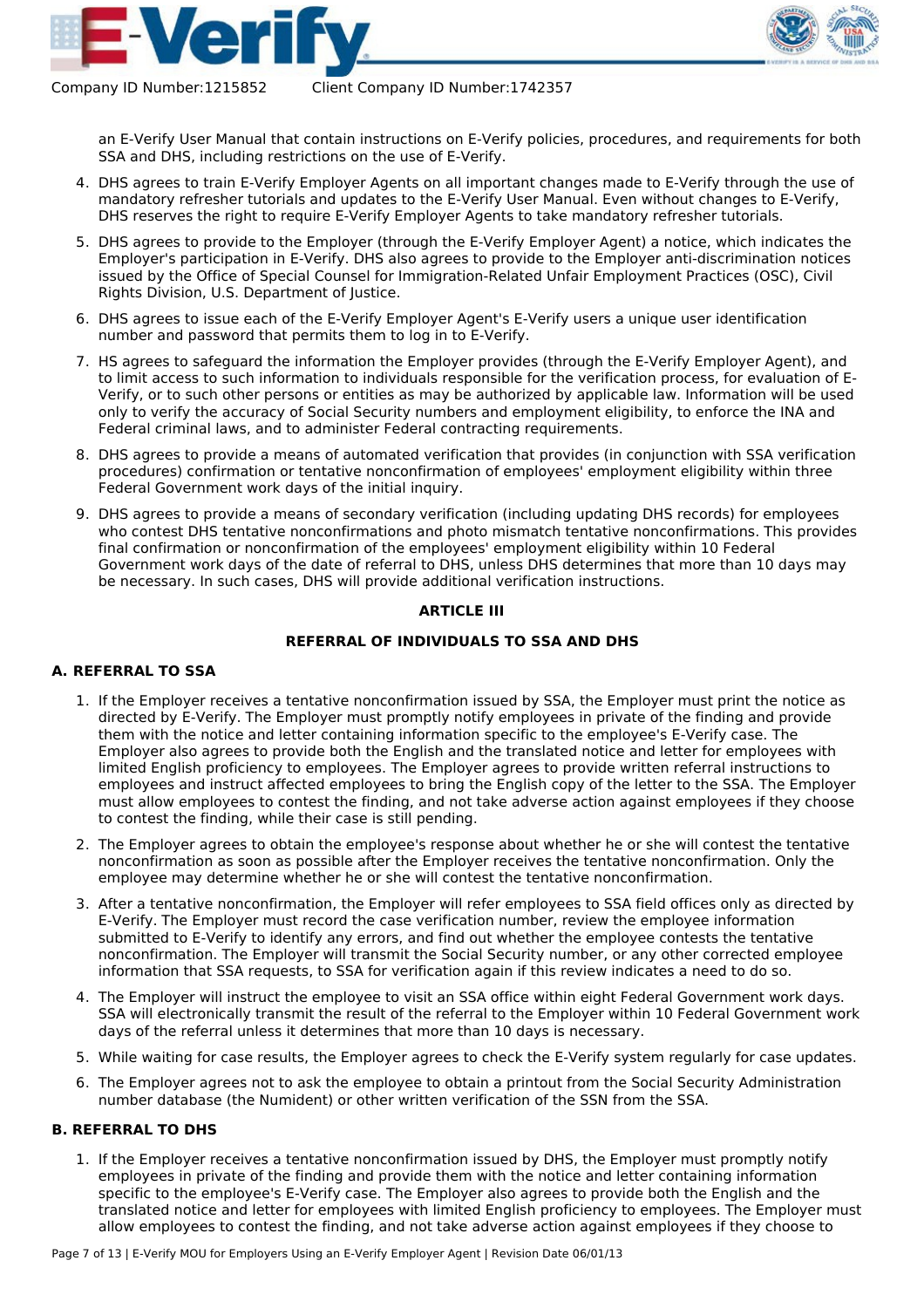





contest the finding, while their case is still pending.

- 2. The Employer agrees to obtain the employee's response about whether he or she will contest the tentative nonconfirmation as soon as possible after the Employer receives the tentative nonconfirmation. Only the employee may determine whether he or she will contest the tentative nonconfirmation.
- 3. The Employer agrees to refer individuals to DHS only when the employee chooses to contest a tentative nonconfirmation.
- 4. If the employee contests a tentative nonconfirmation issued by DHS, the Employer will instruct the employee to contact DHS through its toll-free hotline (as found on the referral letter) within eight Federal Government work days.
- 5. If the Employer finds a photo mismatch, the Employer must provide the photo mismatch tentative nonconfirmation notice and follow the instructions outlined in paragraph 1 of this section for tentative nonconfirmations, generally.
- 6. The Employer agrees that if an employee contests a tentative nonconfirmation based upon a photo mismatch, the Employer will send a copy of the employee's Form I-551, Form I-766, U.S. Passport, or passport card to DHS for review by:
	- A. Scanning and uploading the document, or
	- B. Sending a photocopy of the document by express mail (furnished and paid for by the employer).
- 7. The Employer understands that if it cannot determine whether there is a photo match/mismatch, the Employer must forward the employee's documentation to DHS as described in the preceding paragraph. The Employer agrees to resolve the case as specified by the DHS representative who will determine the photo match or mismatch.
- 8. DHS will electronically transmit the result of the referral to the Employer within 10 Federal Government work days of the referral unless it determines that more than 10 days is necessary.
- 9. While waiting for case results, the Employer agrees to check the E-Verify system regularly for case updates.

## **ARTICLE IV**

# **SERVICE PROVISIONS**

# **A. NO SERVICE FEES**

1. SSA and DHS will not charge the Employer for verification services performed under this MOU. The Employer is responsible for providing equipment needed to make inquiries. To access E-Verify, an Employer will need a personal computer with Internet access.

### **ARTICLE V**

### **MODIFICATION AND TERMINATION**

## **A. MODIFICATION**

- 1. This MOU is effective upon the signature of all parties and shall continue in effect for as long as the SSA and DHS operates the E-Verify program unless modified in writing by the mutual consent of all parties.
- 2. Any and all E-Verify system enhancements by DHS or SSA, including but not limited to E-Verify checking against additional data sources and instituting new verification policies or procedures, will be covered under this MOU and will not cause the need for a supplemental MOU that outlines these changes.

### **B. TERMINATION**

- 1. The Employer may terminate this MOU and its participation in E-Verify at any time upon 30 days prior written notice to the other parties. In addition, any Employer represented by the E-Verify Employer Agent may voluntarily terminate this MOU upon giving DHS 30 days' written notice.
- 2. Notwithstanding Article V, part A of this MOU, DHS may terminate this MOU, and thereby the Employer's participation in E-Verify, with or without notice at any time if deemed necessary because of the requirements of law or policy, or upon a determination by SSA or DHS that there has been a breach of system integrity or security by the Employer, or a failure on the part of the Employer to comply with established E-Verify procedures and/or legal requirements. The Employer understands that if it is a Federal contractor, termination of this MOU by any party for any reason may negatively affect the performance of its contractual responsibilities. Similarly, the Employer understands that if it is in a state where E-Verify is mandatory, termination of this by any party MOU may negatively affect the Employer's business.
- 3. An Employer that is a Federal contractor may terminate this MOU when the Federal contract that requires its

Page 8 of 13 | E-Verify MOU for Employers Using an E-Verify Employer Agent | Revision Date 06/01/13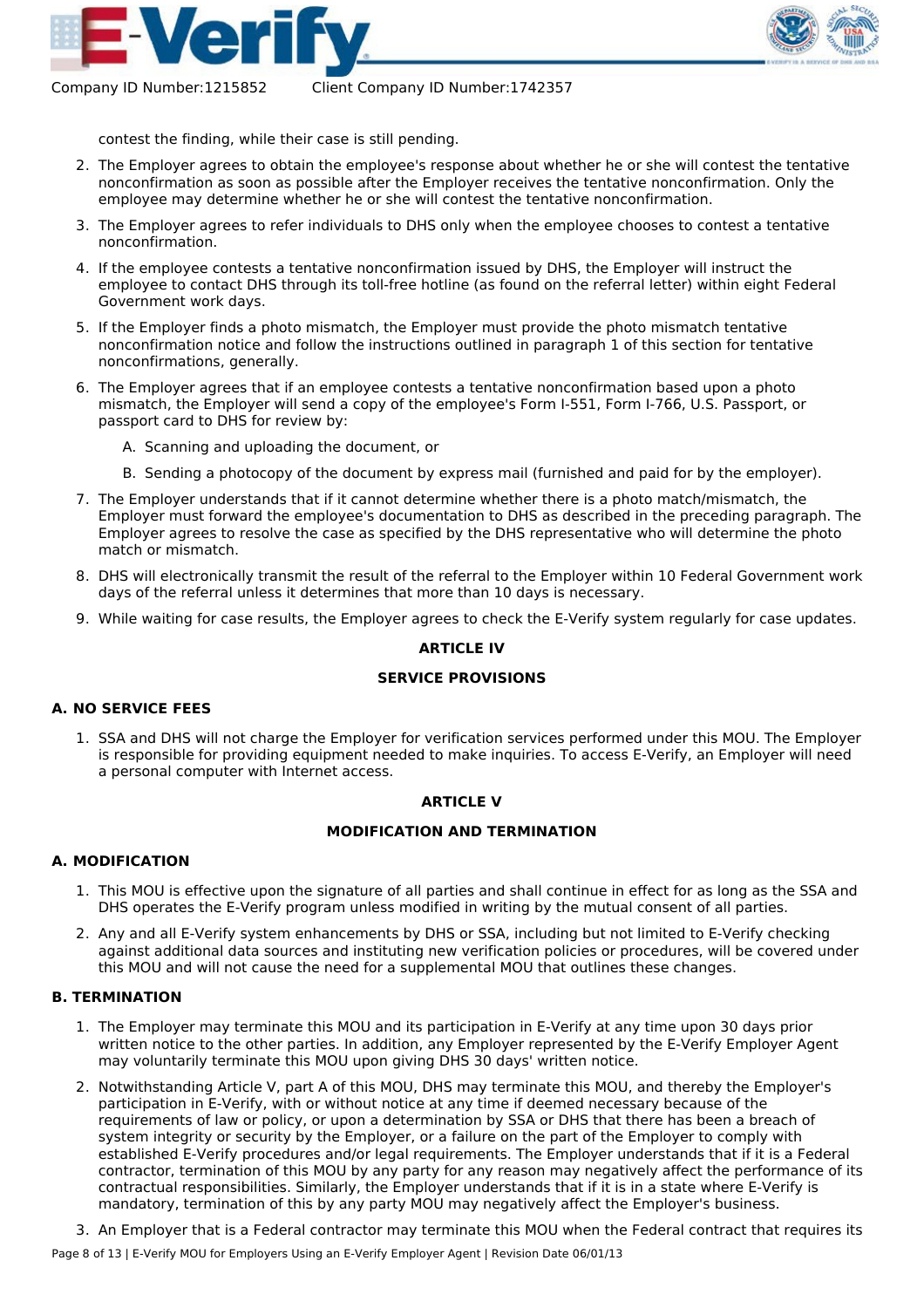



participation in E-Verify is terminated or completed. In such cases, the Federal contractor must provide written notice to DHS. If an Employer that is a Federal contractor fails to provide such notice, then that Employer will remain an E-Verify participant, will remain bound by the terms of this MOU that apply to non-Federal contractor participants, and will be required to use the E-Verify procedures to verify the employment eligibility of all newly hired employees.

- 4. The Employer agrees that E-Verify is not liable for any losses, financial or otherwise, if the Employer is terminated from E-Verify.
- 5. Upon termination of the relationship between an Employer and their E-Verify Employer Agent, E-Verify cannot provide the Employer with its records. The Employer agrees to seek its records from the E-Verify Employer Agent.

### **ARTICLE VI**

#### **PARTIES**

- A. Some or all SSA and DHS responsibilities under this MOU may be performed by contractor(s), and SSA and DHS may adjust verification responsibilities between each other as necessary. By separate agreement with DHS, SSA has agreed to perform its responsibilities as described in this MOU.
- B. Nothing in this MOU is intended, or should be construed, to create any right or benefit, substantive or procedural, enforceable at law by any third party against the United States, its agencies, officers, or employees, or against the Employer, its agents, officers, or employees.
- C. The Employer may not assign, directly or indirectly, whether by operation of law, change of control or merger, all or any part of its rights or obligations under this MOU without the prior written consent of DHS, which consent shall not be unreasonably withheld or delayed. Any attempt to sublicense, assign, or transfer any of the rights, duties, or obligations herein is void.
- D. Each party shall be solely responsible for defending any claim or action against it arising out of or related to E-Verify or this MOU, whether civil or criminal, and for any liability wherefrom, including (but not limited to) any dispute between the Employer and any other person or entity regarding the applicability of Section 403(d) of IIRIRA to any action taken or allegedly taken by the Employer.
- E. The Employer understands that its participation in E-Verify is not confidential information and may be disclosed as authorized or required by law and DHS or SSA policy, including but not limited to, Congressional oversight, E-Verify publicity and media inquiries, determinations of compliance with Federal contractual requirements, and responses to inquiries under the Freedom of Information Act (FOIA).
- F. The individuals whose signatures appear below represent that they are authorized to enter into this MOU on behalf of the Employer, the E-Verify Employer Agent, and DHS respectively. The Employer understands that any inaccurate statement, representation, data or other information provided to DHS may subject the Employer, its subcontractors, its employees, or its representatives to: (1) prosecution for false statements pursuant to 18 U.S.C. 1001 and/or; (2) immediate termination of its MOU and/or; (3) possible debarment or suspension.
- G. The foregoing constitutes the full agreement on this subject between DHS, the Employer, and the E-Verify Employer Agent. Promethean (Employer) hereby designates and appoints eVerify Team WFN (E- Verify Employer Agent), including its officers and employees, as the E-Verify Employer Agent for the purpose of carrying out (Employer) responsibilities under the MOU between the Employer, the E-Verify Employer Agent, and DHS.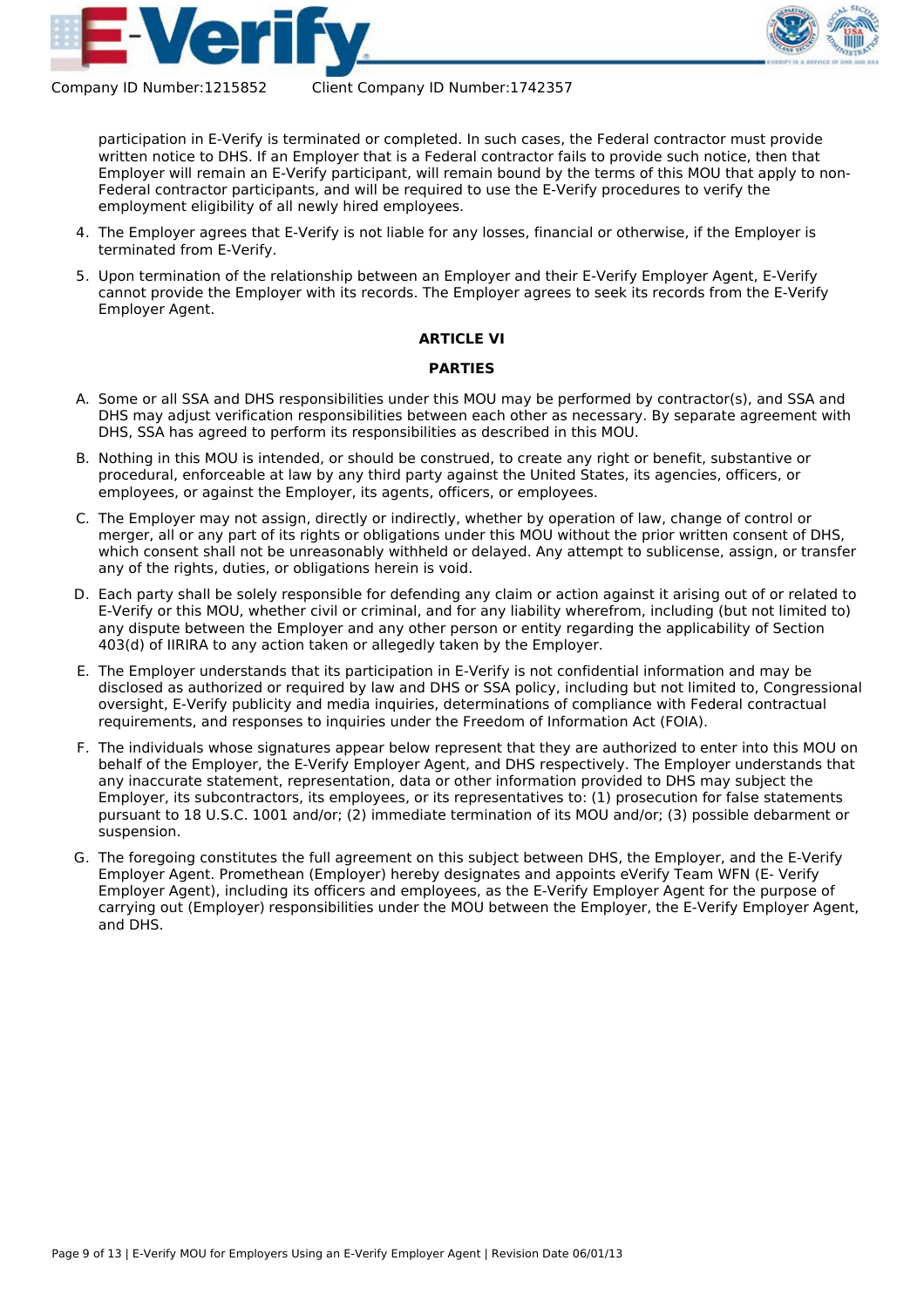





If you have any questions, contact E-Verify at 1-888-464-4218.

Approved by:

| Employer                                                |                    |
|---------------------------------------------------------|--------------------|
| Promethean                                              |                    |
| Name (Please Type or Print)                             | Title              |
| <b>Bindi Lassige</b>                                    |                    |
| Signature                                               | Date               |
| <b>Electronically Signed</b>                            | September 28, 2021 |
| E-Verify Employer Agent                                 |                    |
| ADP, Inc.                                               |                    |
| Name (Please Type or Print)                             | <b>Title</b>       |
| eVerify Team WFN                                        |                    |
| Signature                                               | Date               |
| <b>Electronically Signed</b>                            | September 28, 2021 |
| Department of Homeland Security - Verification Division |                    |
|                                                         |                    |
| Name                                                    | <b>Title</b>       |
| <b>USCIS Verification Division</b>                      |                    |
| Signature                                               | Date               |
| <b>Electronically Signed</b>                            | September 28, 2021 |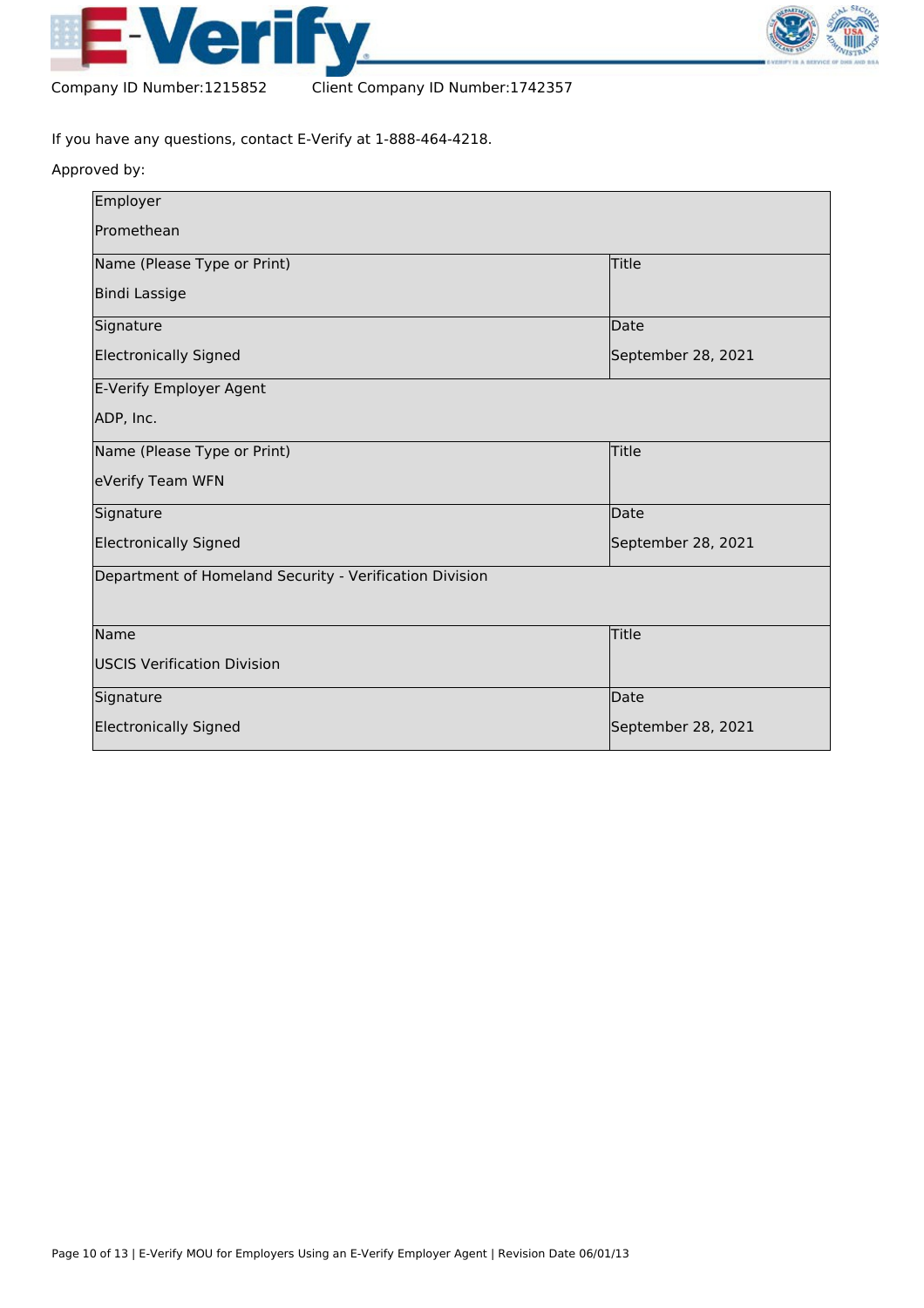

| any ID Number:1215852                                                                                | Client Company ID Number:1742357                              |  |
|------------------------------------------------------------------------------------------------------|---------------------------------------------------------------|--|
| <b>Information Required for the E-Verify Program</b><br><b>Information relating to your Company:</b> |                                                               |  |
| <b>Company Name</b>                                                                                  | Promethean                                                    |  |
| <b>Company Facility Address</b>                                                                      | 4550 North Point Parkway<br>Suite 370<br>Alpharetta, GA 30022 |  |
| <b>Company Alternate Address</b>                                                                     | 4550 North Point Parkway<br>Suite 370<br>Alpharetta, GA 30022 |  |
| County or Parish                                                                                     | Fulton                                                        |  |
| <b>Employer Identification Number</b>                                                                | 04-3647203                                                    |  |
| North American Industry Classification<br><b>Systems Code</b>                                        | Merchant Wholesalers, Durable Goods (423)                     |  |
| <b>Parent Company</b>                                                                                |                                                               |  |
| Number of Employees                                                                                  | 500 to 999                                                    |  |
| Number of Sites Verified for                                                                         | 2                                                             |  |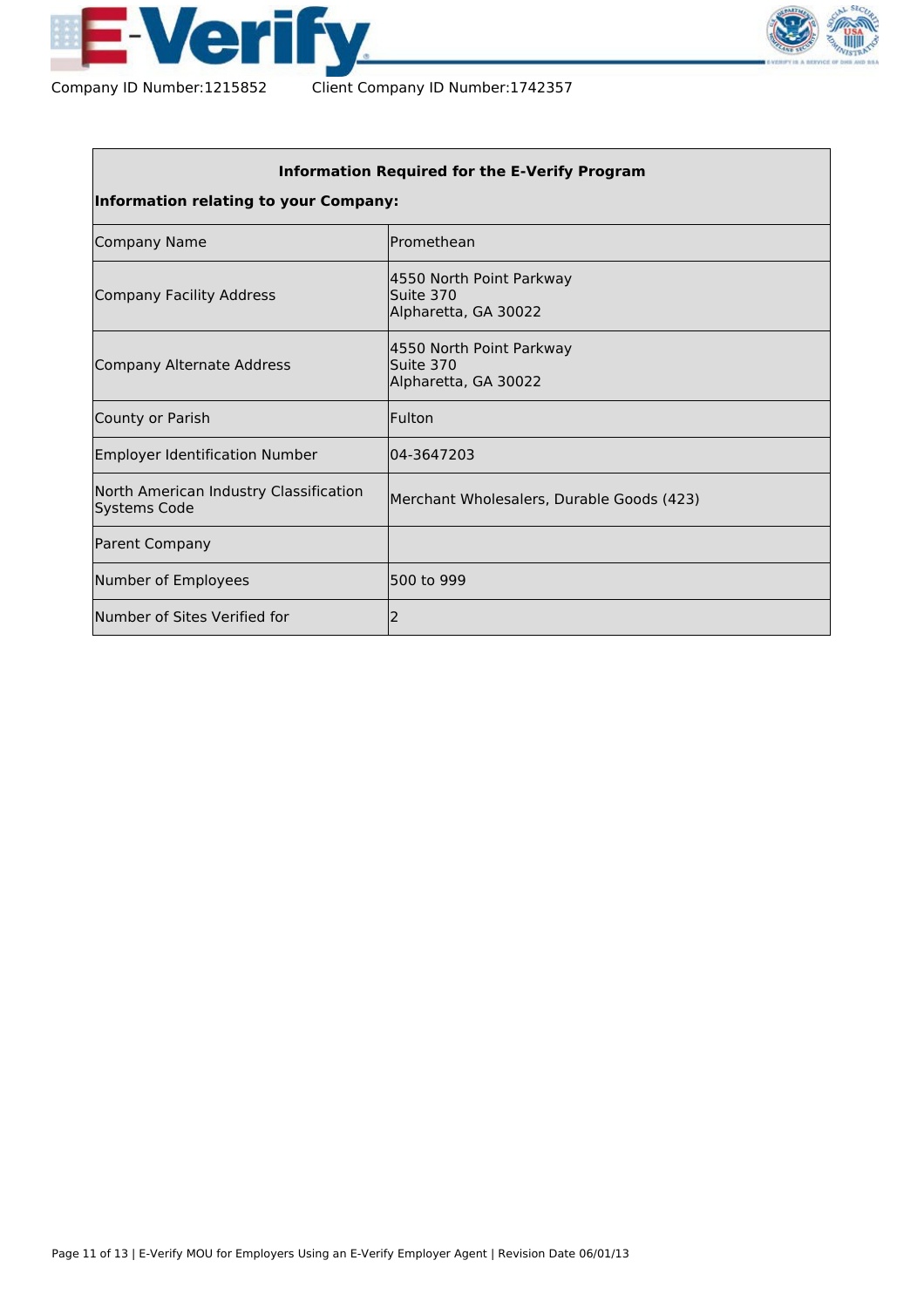



### Are you verifying for more than 1 site? If yes, please provide the number of sites verified for in each **State:**

| Washington |  |
|------------|--|
| Georgia    |  |